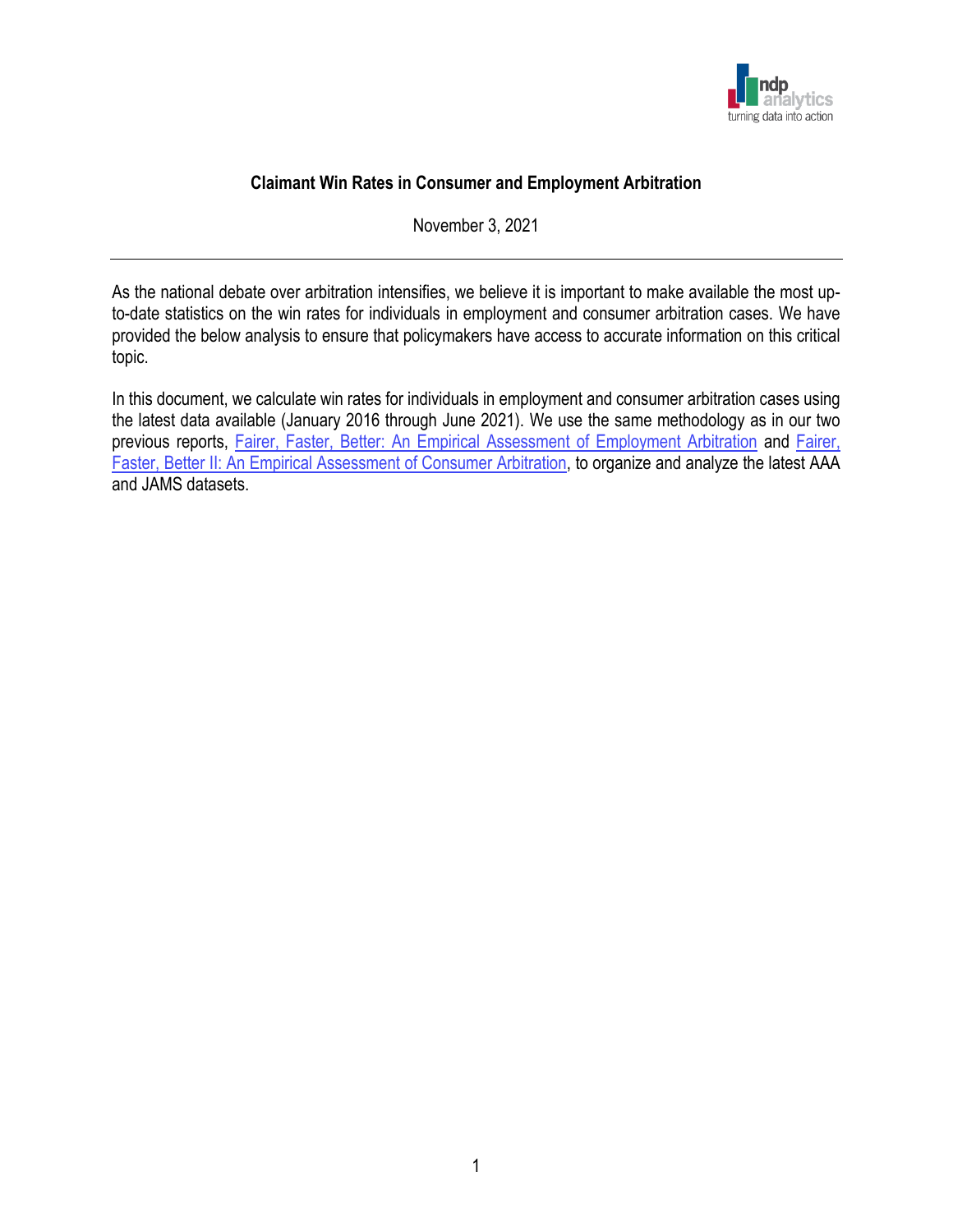

### **Employment Arbitration**

The most recent AAA and JAMS datasets include 19,773 employment arbitration cases that terminated between January 2016 and June 2021, of which 7,359 terminated during the final 18 months of the study period (January 2020 – June 2021). 1

Approximately 7% of 2016 – 2021 cases were decided on the merits, i.e., terminated with awards, and the remainder were settled, withdrawn, or dismissed. This figure includes 1,462 decided cases in the entire dataset, including 521 cases from January 2020 to June 2021.

Turning to the question of how often claimants prevail in employee-initiated arbitrations, our original 2019 employment arbitration report found that the win rate<sup>2</sup> of employment arbitration cases was 32.3%. The win rate of employment arbitration cases that terminated during January 2016 – June 2021 is higher, at 34.0%. From January 2020 – June 2021 this figure is higher still, at 38.9%.

## Table 1. **Employment Arbitration Win Rates**

|                                           | $2014 - 18$<br>(dataset from 2019)<br>report) | Jan 2016 - Jun 2021<br>(full five-year dataset) | Jan 2020 - Jun 2021<br>(most recent available) |
|-------------------------------------------|-----------------------------------------------|-------------------------------------------------|------------------------------------------------|
| <b>Total Employment Arbitration Cases</b> | 10,486                                        | 19,773                                          | 7,359                                          |
| <b>Decided Cases</b>                      | 1,030                                         | 1,462                                           | 521                                            |
| Decided Cases as % of Total               | 9.8%                                          | 7.4%                                            | 7.1%                                           |
| Decided Cases with 1 Prevailing<br>Party  | 776                                           | 1,295                                           | 494                                            |
| Employee Initiated & Prevailed            | 251                                           | 440                                             | 192                                            |
| <b>Win Rate</b>                           | 32.3%                                         | 34.0%                                           | 38.9%                                          |

<sup>1</sup> Less than 1% of cases closed prior to 2016.

<sup>&</sup>lt;sup>2</sup> To calculate the win rate, we divide the number of cases where the employee initiated and prevailed by the total number of decided cases with one prevailing party (we exclude cases where both parties won and cases with no prevailing party).